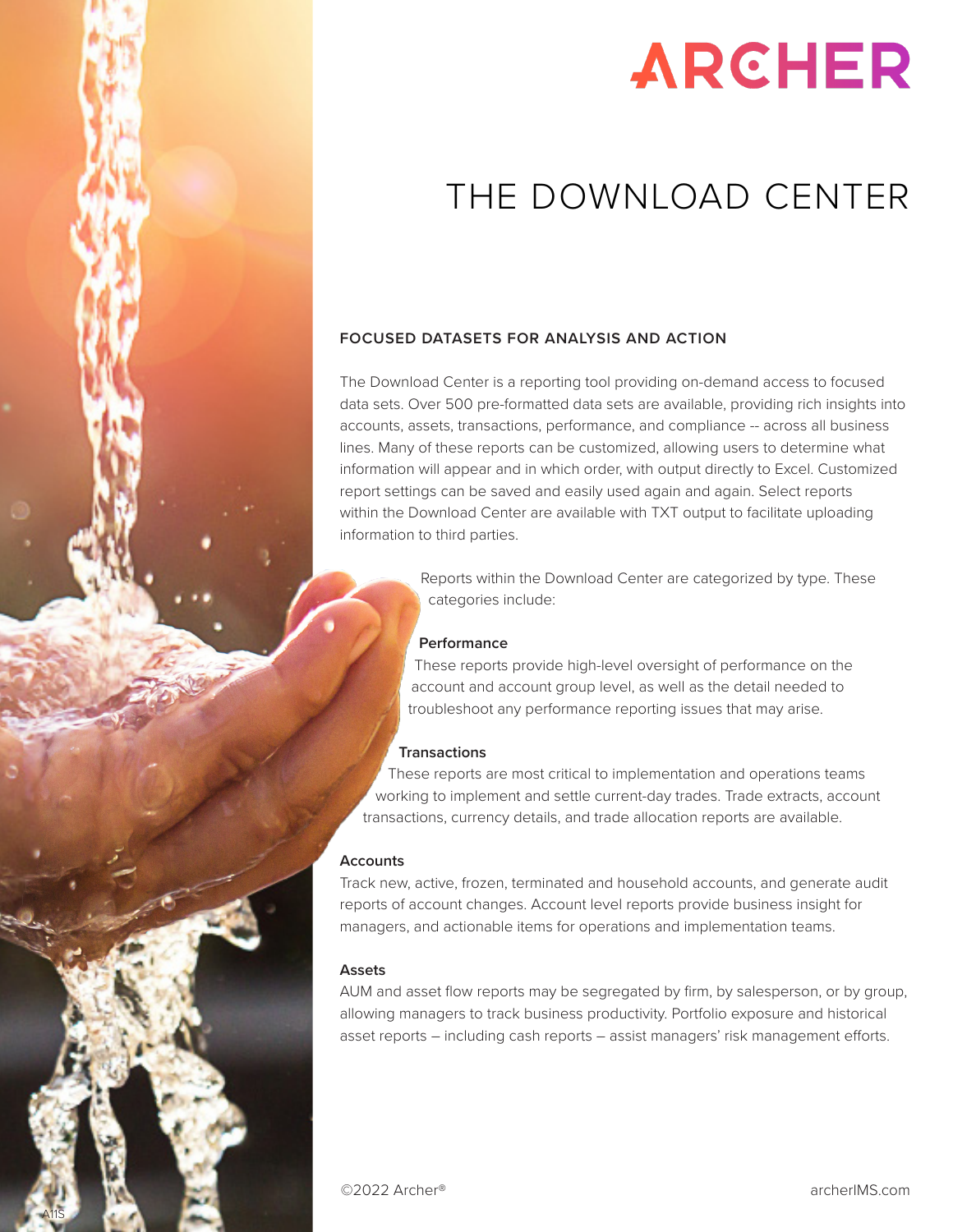

## **ARCHER**

#### **Billing**

Several billing reports allow managers to monitor fees, troubleshoot billing issues at the account level, and audit any third party fee collectors. Certain reports may be used to upload managers' fees to sponsor or custody platforms.

#### **Compliance**

Download Center compliance reports track portfolio and MDA model drift, allowing managers to quickly identify portfolios requiring the attention of implementation teams.

#### **Custodian**

Custodian holdings, history, and tax-related reports assist in troubleshooting global reconciliation or securities pricing issues. Managers armed with custodian-related data are best equipped to monitor their investment operations. Download Center Reconciliation reports provide additional custodian data, and simplify the recon team's efforts. Data availability varies by custodian.

#### **Models**

Tracking sectors, styles and prices of portfolio models is particularly important for managers leveraging their expertise by publishing their portfolio models.

#### **Orders**

Order-related Download Center reports are most often used to upload and download orders for managers who use third-party order generation platforms and those using step-out or trade-away brokers. Since Download Center reports are provided in true Excel format, CSV files required for communicating with other systems or parties are easily generated.

#### **Paperwork**

The Paperwork Queue is one of Archer's powerful workflow tools, generating work queues of accounts and trades requiring attention. Newly funded accounts in readyto-trade status, frozen accounts' documentation of issues, and lists of open and closed paperwork items provide actionable insights into the manager's operations.

#### **Positions**

Download Center Positions reports facilitate the analysis of real-time holdings across accounts, groups, and the firm-wide portfolio. Some of these reports also allow managers to integrate Archer holdings with other proprietary systems.

#### **Reconciliation**

Reconciliation status and discrepancy details by account, group, security and cash amounts may be researched using these intraday-updated reports.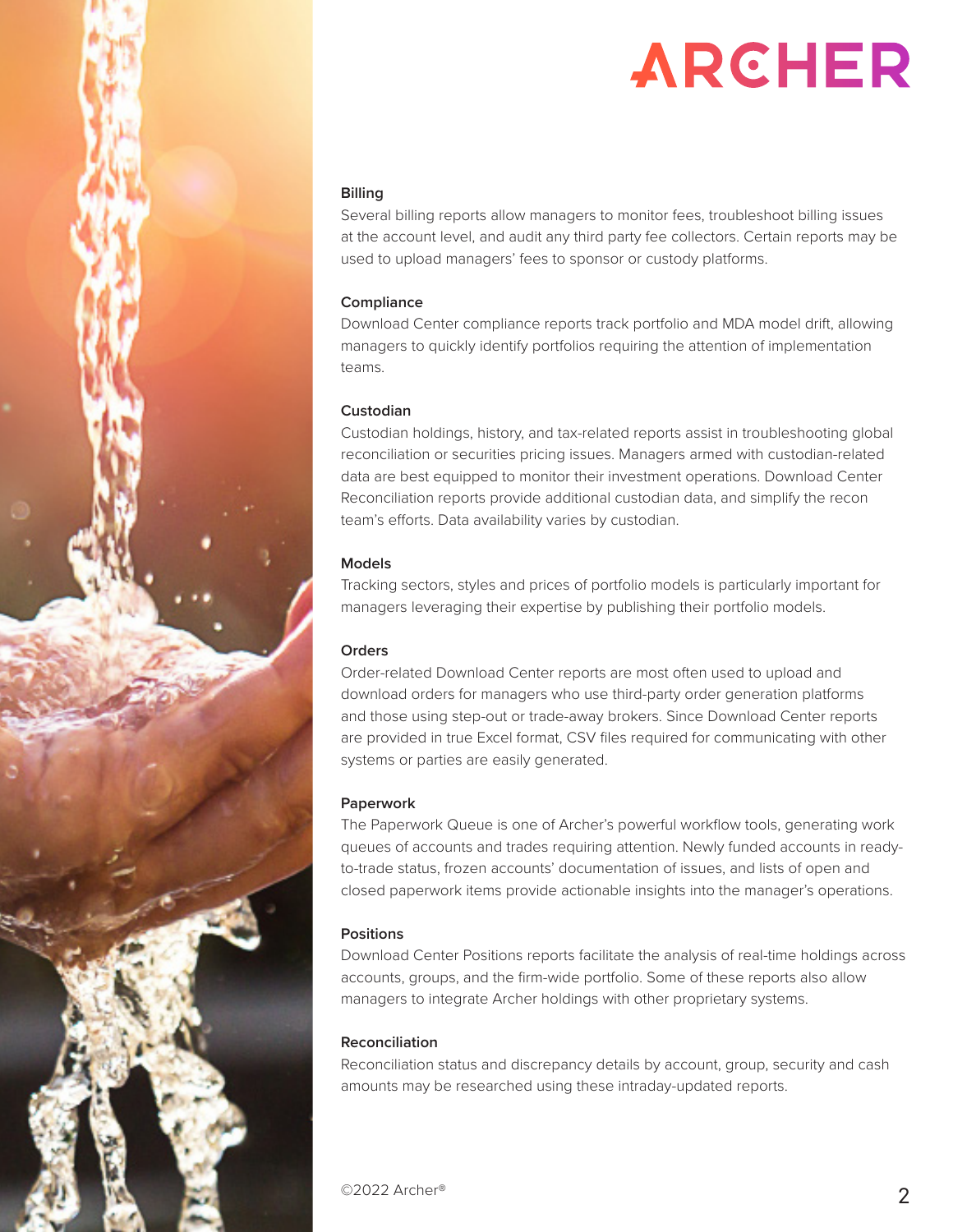

## **ARCHER**

#### **CUSTOMIZE DOWNLOAD CENTER OUTPUT**

Use the 'Customize' button to access drag-and-drop functionality. To get started, select the Download Center report you want to customize from "Select Report." On "Report Criteria," click the "Customize" button. On the next screen, move data from the left side, "Available Columns," to the right side's "Report Columns" which is what you will see when you run the custom report. To change the column order, click on a data element and move it up or down. Once the report is configured the way you prefer, click "Save Report." To run a custom report, simply select the custom report from your dropdown menu on the Download Center report selection screen, then click on "Run Custom Report."

Custom reports can be shared with other users in your firm. Select the report from the dropdown list, then select "Edit Custom Report." Proceed to "Save Report" and choose "Save & Share New Report."

Helpful Tip: After downloading your report, use the filtering and sorting capabilities of your spreadsheet program to find specific data. Read more about spreadsheet filtering, sorting, and subtotaling data in [ReFresh: Excel Tools.](file:https://www.archerims.com/help/documents/ReFresh_Excel_Tools.pdf)

| <b>Select Report</b><br>My Reports:              | <b>B. Harry</b><br>Drag and drop columns to customize<br>Download Center output, then access<br>customizations in "My Reports"<br><b>Report Criteria</b>                | <b>Submit Report</b>      | Customize<br>Report Please select a report ▼<br><b>Available Columns</b><br># of Accounts Amount<br><b>Account Name</b><br><b>Bank Account</b><br><b>Benchmark</b><br>Composite Avg %<br><b>Composite Description</b><br>Composite Max %<br>Composite Min % | Load | Delete Report<br>Save Report<br><b>Report Columns</b><br>Account ID<br><b>Begin Market Value</b><br><b>End Market Value</b><br>Return %<br><b>Outlier Description</b><br><b>Std Dev Amount</b> |  |
|--------------------------------------------------|-------------------------------------------------------------------------------------------------------------------------------------------------------------------------|---------------------------|-------------------------------------------------------------------------------------------------------------------------------------------------------------------------------------------------------------------------------------------------------------|------|------------------------------------------------------------------------------------------------------------------------------------------------------------------------------------------------|--|
|                                                  | Please select a report<br>Please select a report<br><b>FIRMWIDE REAL-TIME HOLDINGS</b><br>MONTHLY COMPOSITE PERFORMANCE - OUTLIERS<br>NEW ACCOUNT INCEPTIONS THIS MONTH |                           | <b>Run My Report</b><br>View only firm-specific reports                                                                                                                                                                                                     |      |                                                                                                                                                                                                |  |
| Show $20 \times$ entries<br>Category $\triangle$ | perfor<br>Search:<br><b>Report Name</b>                                                                                                                                 | Intraday<br><b>Update</b> | <b>Description / Use Case</b>                                                                                                                                                                                                                               |      | Enter a string in the<br>Search field to<br>find matches in any                                                                                                                                |  |
| Performance                                      | <b>Performance: Account History</b>                                                                                                                                     | <b>No</b>                 | Research client performance: extract mc                                                                                                                                                                                                                     |      | column                                                                                                                                                                                         |  |
| Performance                                      | Performance: Account History - Entire Group                                                                                                                             | <b>No</b>                 | Research client performance: extract mc                                                                                                                                                                                                                     |      |                                                                                                                                                                                                |  |
| Performance                                      | Performance: Account History - Entire Household                                                                                                                         | <b>No</b>                 | Research client performance: extract mc<br>returne if available                                                                                                                                                                                             |      |                                                                                                                                                                                                |  |

©2022 Archer®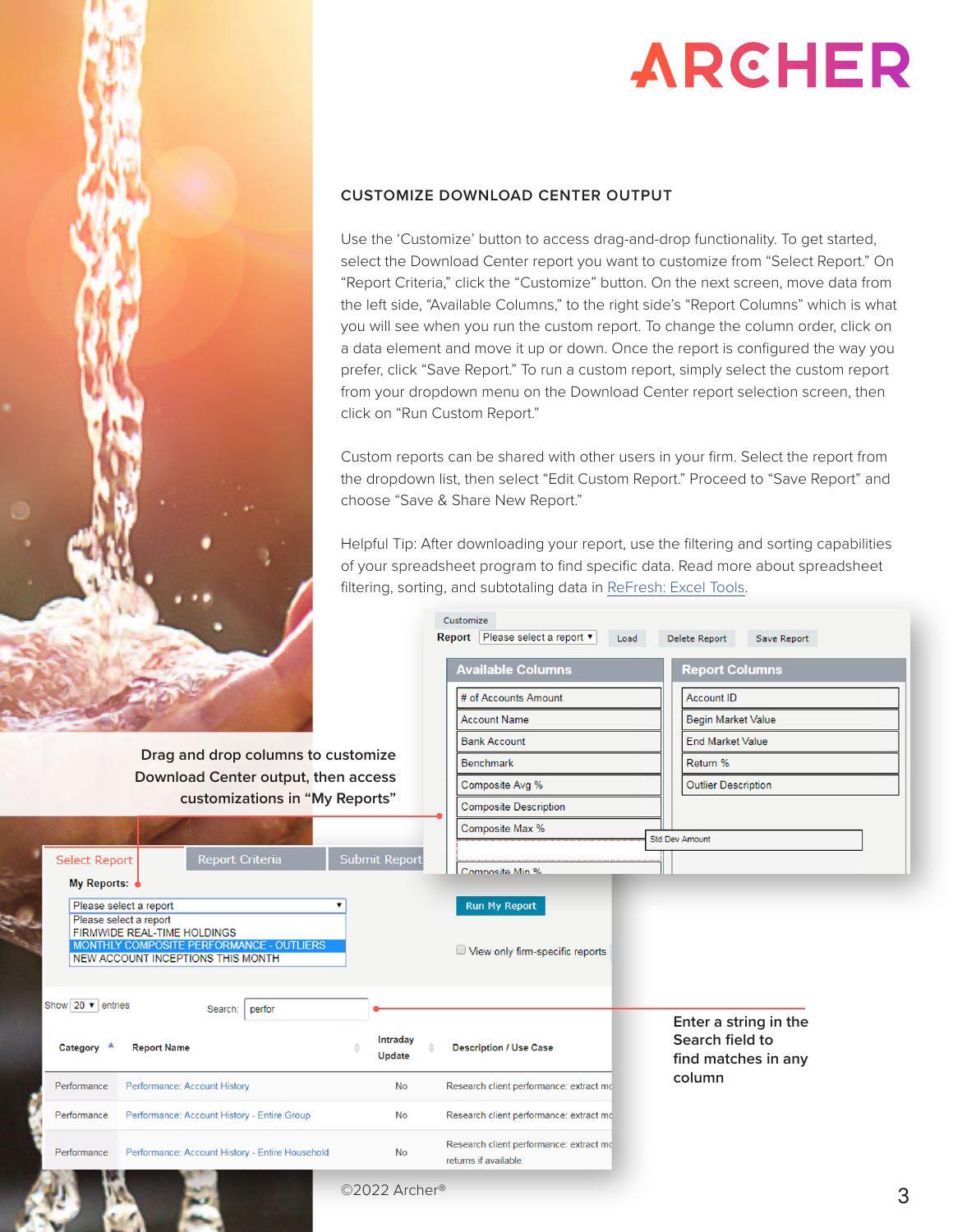

# ARCHER

#### **DOWNLOAD CENTER SAMPLING**

| <b>Report Title</b>                                                 | <b>Description</b>                                                                                                                                                                                                                                                                                                                                                                                                                                                                 |  |  |  |
|---------------------------------------------------------------------|------------------------------------------------------------------------------------------------------------------------------------------------------------------------------------------------------------------------------------------------------------------------------------------------------------------------------------------------------------------------------------------------------------------------------------------------------------------------------------|--|--|--|
| <b>Accounts: Active Accounts by Group</b>                           | Lists all active accounts in a particular account group.                                                                                                                                                                                                                                                                                                                                                                                                                           |  |  |  |
| <b>Performance: Account History</b>                                 | Monthly performance records for a given account, specifying total and net-of-fee<br>amounts.                                                                                                                                                                                                                                                                                                                                                                                       |  |  |  |
| <b>Positions: Real Time Holdings</b>                                | Intraday-updated current holdings, including any open orders on the trade blotter.                                                                                                                                                                                                                                                                                                                                                                                                 |  |  |  |
| <b>Assets: Cash Report Download</b>                                 | Cash balances adjusted for any open orders and showing the cash percent of the<br>portfolio for each account.                                                                                                                                                                                                                                                                                                                                                                      |  |  |  |
| <b>Positions: Security Cross Reference</b>                          | Current asset allocations for each account, showing the accounts' concentration in<br>a single, specified security.                                                                                                                                                                                                                                                                                                                                                                |  |  |  |
| <b>Orders: APL Order Upload</b>                                     | Formats a list of approved orders for upload to APL.                                                                                                                                                                                                                                                                                                                                                                                                                               |  |  |  |
| <b>Reconciliation: Discrepancy Report</b>                           | List all accounts for which Custodian and Archer records are discrepant.<br>Discrepancy details are shown.                                                                                                                                                                                                                                                                                                                                                                         |  |  |  |
| <b>Transactions: Cash Contributions &amp;</b><br><b>Withdrawals</b> | Lists all deposit and withdrawal transactions.                                                                                                                                                                                                                                                                                                                                                                                                                                     |  |  |  |
| <b>Compliance: Portfolio Drift</b>                                  | Report accounts holding positions that have drifted outside of the tolerances<br>established in the portfolio model's restrictions.                                                                                                                                                                                                                                                                                                                                                |  |  |  |
| Performance: Composite Multi-Period<br><b>Returns</b>               | Composite performance for eleven periods, compared to their corresponding<br>index returns.                                                                                                                                                                                                                                                                                                                                                                                        |  |  |  |
| <b>Orders: Generic Trade Blotter Blocks</b><br>Only By Broker       | List all active orders with a status of approved or later from the trade blotter.                                                                                                                                                                                                                                                                                                                                                                                                  |  |  |  |
| <b>Orders: Pre-Settlement Trade Match</b>                           | Compare downloaded custodian transactions with open orders on the blotter<br>in pending broker dealer approval status. This matching program compares all<br>custodian transactions that were uploaded on or after the user-selected effective<br>date.                                                                                                                                                                                                                            |  |  |  |
| <b>Performance: Composite Member</b><br><b>Change Log</b>           | List member changes to all composites for the firm, and include the current<br>portfolio profile settings for each member.                                                                                                                                                                                                                                                                                                                                                         |  |  |  |
| <b>Performance: Monthly Performance</b><br>by Group w Outliers      | List the monthly performance data for each account in a given account group. This<br>report is used to monitor month-to-date performance and to assist in the research<br>of account performance data. The average, maximum, minimum and standard<br>deviation return are shown for the group, and outlier explanations are provided<br>for accounts at the maximum return, minimum return, and more or less than one<br>standard deviation from the average return for the group. |  |  |  |
| <b>Positions: Consolidated Holdings</b>                             | Extract consolidated holdings across an entire account group for a given effective<br>date.                                                                                                                                                                                                                                                                                                                                                                                        |  |  |  |
| <b>Positions: Upcoming Maturity Dates</b><br>$(60 \text{ Days})$    | Displays currently held fixed income positions which will mature within the next 60<br>days.                                                                                                                                                                                                                                                                                                                                                                                       |  |  |  |
| <b>Transactions: Income Transactions</b>                            | Report all income transactions where the status is 'traded' and include both trade<br>date and settlement date. This allows users to distinguish corporate actions that<br>have gone ex but have not yet paid.                                                                                                                                                                                                                                                                     |  |  |  |